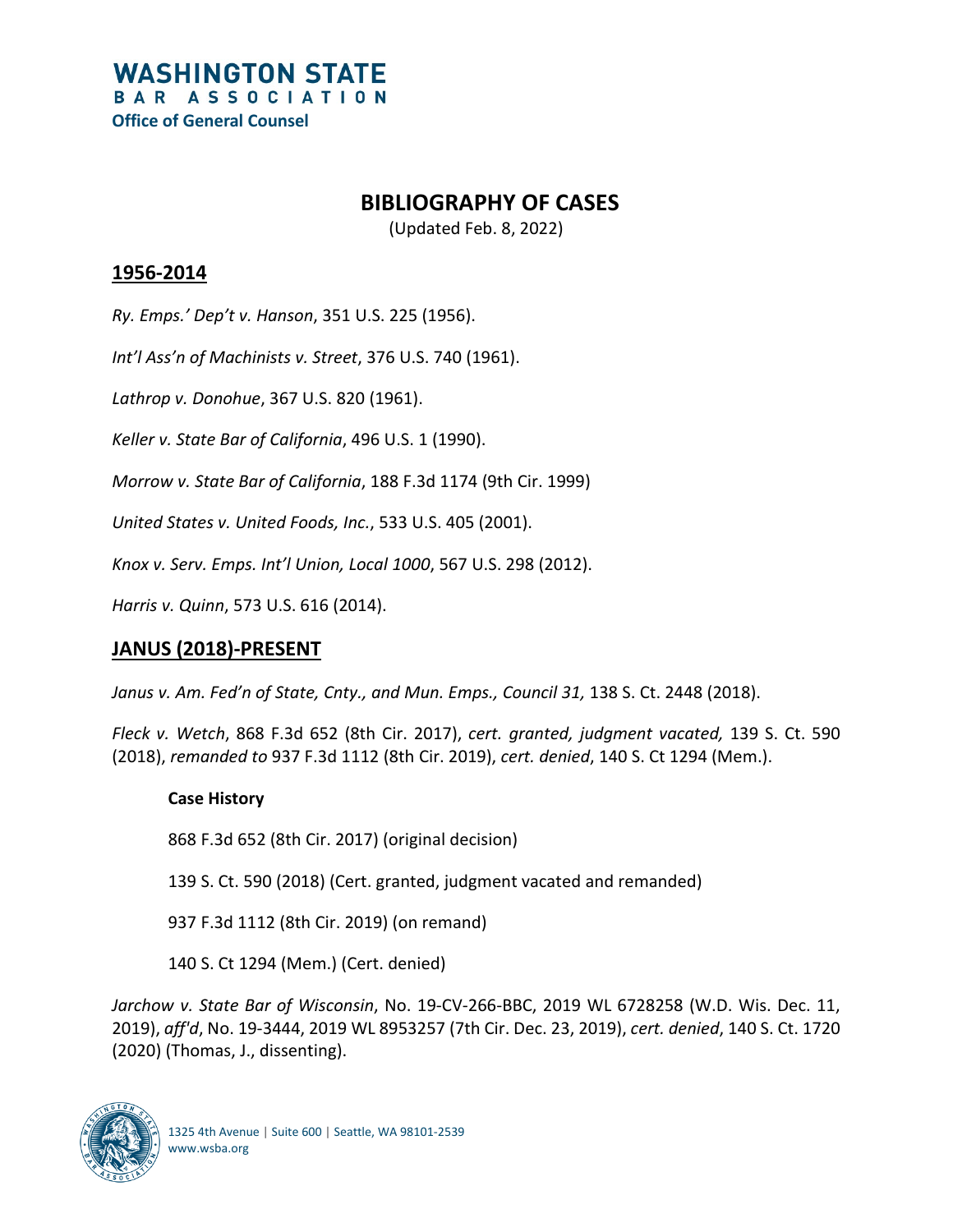#### **Case History**

No. 19-CV-266-BBC, 2019 WL 6728258 (W.D. Wis. Dec. 11, 2019) (not reported)

No. 19-3444, 2019 WL 8953257 (7th Cir. Dec. 23, 2019) (not reported)

140 S. Ct. 1720 (2020) (cert. denied with written dissent)

*Crowe v. Oregon State Bar*, 989 F.3d 714 (9th Cir. 2021), *cert. denied sub nom. Gruber v. Oregon State Bar,* 142 S. Ct. 78 (2021), *and cert. denied*, 142 S. Ct. 79 (2021).

#### **Case History**

No. 3:18-cv-2139-JR, 2019 WL 2251826 (D. Or. Apr. 1, 2019) (not reported)

No. 3:18-cv-2139-JR, 2019 WL 2251282 (D. Or. May 24, 2019) (report and recommendation adopted) (not reported)

989 F.3d 714 (9th Cir. 2021) (aff'd in part, rev'd in part and remanded with *Gruber*)

142 S. Ct. 79 (2021) (cert denied)

No. 3:18-CV-2139- JR (D. Or.) (pending on remand)

*Gruber v. Oregon State Bar*, *rev'd in part and remanded sub nom. Crowe v. Oregon State Bar*, 989 F.3d 714 (9th Cir. 2021), *cert. denied,* 142 S.Ct. 78 (2021).

#### **Case History**

No. 3:18-CV-1591-JR, 2019 WL 2251826 (D. Or. Apr. 1, 2019) (not reported)

No. 3:18-CV-1591-JR, 2019 WL 2251282 (D. Or. May 24, 2019) (report and recommendation adopted) (not reported)

989 F.3d 714 (9th Cir. 2021) (aff'd in part, rev'd in part and remanded as *Crowe*)

142 S. Ct. 78 (2021) (cert denied)

No. 3:18-CV-1591-JR (D. Or.) (pending on remand)

*Schell v. Chief Just. & Justs. of Oklahoma Sup. Ct.*, 11 F.4th 1178 (10th Cir. 2021).

#### **Case History**

409 F. Supp. 3d 1290 (W.D. Okla. 2019) (as *Schell v. Gurich*)

2 F.4th 1312 (10th Cir. 2021) (aff'd in part, rev'd in part and remanded sub nom. *Schell v. Chief Just. & Justs. of Oklahoma Supreme Ct.*)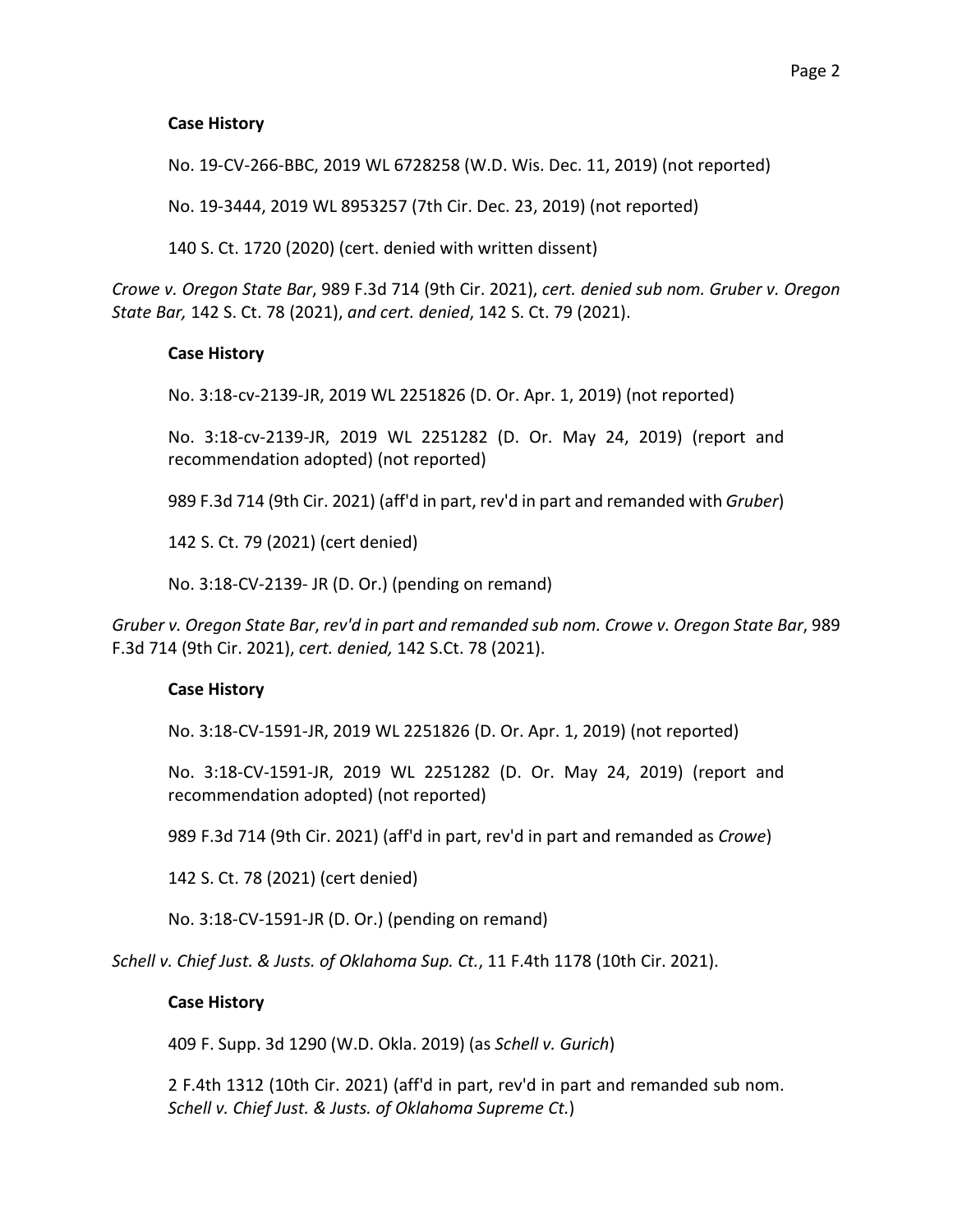11 F.4th 1178 (10th Cir. 2021) (opinion withdrawn and superseded on reh'g and aff'd in part, rev'd in part and remanded sub nom. *Schell v. Chief Just. & Justs. of Oklahoma Supreme Ct.*)

No. 21-779 (U.S. Nov. 22, 2021) (petition for cert. filed) (pending), available at [https://www.supremecourt.gov/search.aspx?filename=/docket/docketfiles/html](https://www.supremecourt.gov/search.aspx?filename=/docket/docketfiles/html/public/21-779.html) [/public/21-779.html](https://www.supremecourt.gov/search.aspx?filename=/docket/docketfiles/html/public/21-779.html)

*McDonald v. Longley*, 4 F.4th 229 (5th Cir. 2021).

### **Case History**

No. 1:19-CV-219-LY, 2020 WL 3261061 (W.D. Tex. May 29, 2020) (not reported)

4 F.4th 229 (5th Cir. 2021)

No. 21-800 (U.S. Nov. 30, 2021) (petition for cert. filed as *McDonald v. Longley*) (pending), available at

[https://www.supremecourt.gov/search.aspx?filename=/docket/docketfiles/html](https://www.supremecourt.gov/search.aspx?filename=/docket/docketfiles/html/public/21-800.html) [/public/21-800.html#](https://www.supremecourt.gov/search.aspx?filename=/docket/docketfiles/html/public/21-800.html)

No. 1:19-CV-219-LY (W.D. Tex. Dec. 2, 2021) (judgment on remand)

No. 21-974 (U.S. Dec. 30, 2021) (petition for conditional cert. filed as *Firth v. McDonald*) (pending), available at [https://www.supremecourt.gov/search.aspx?filename=/docket/docketfiles/html](https://www.supremecourt.gov/search.aspx?filename=/docket/docketfiles/html/public/21-974.html) [/public/21-974.html](https://www.supremecourt.gov/search.aspx?filename=/docket/docketfiles/html/public/21-974.html)

No. 21-800 (U.S. Feb. 7, 2022) (brief of respondents filed), available at [https://www.supremecourt.gov/search.aspx?filename=/docket/docketfiles/html](https://www.supremecourt.gov/search.aspx?filename=/docket/docketfiles/html/public/21-800.html) [/public/21-800.html#](https://www.supremecourt.gov/search.aspx?filename=/docket/docketfiles/html/public/21-800.html)

*Boudreaux v. Louisiana State Bar Ass'n*, 3 F.4th 748 (5th Cir. 2021).

*Taylor v. Buchanan*, 4 F.4th 406 (6th Cir. 2021).

### **Case History**

No. 1:19-CV-670, 2020 WL 10050772 (W.D. Mich. Sept. 8, 2020) (as *Taylor v. Barnes*)

4 F.4th 406 (6th Cir. 2021) (aff'd sub nom. *Taylor v. Buchanan*)

No. 21-357 (U.S. Sept. 1, 2021) (petition for cert. filed) (pending), available at [https://www.supremecourt.gov/search.aspx?filename=/docket/docketfiles/html](https://www.supremecourt.gov/search.aspx?filename=/docket/docketfiles/html/public/21-357.html) [/public/21-357.html](https://www.supremecourt.gov/search.aspx?filename=/docket/docketfiles/html/public/21-357.html)